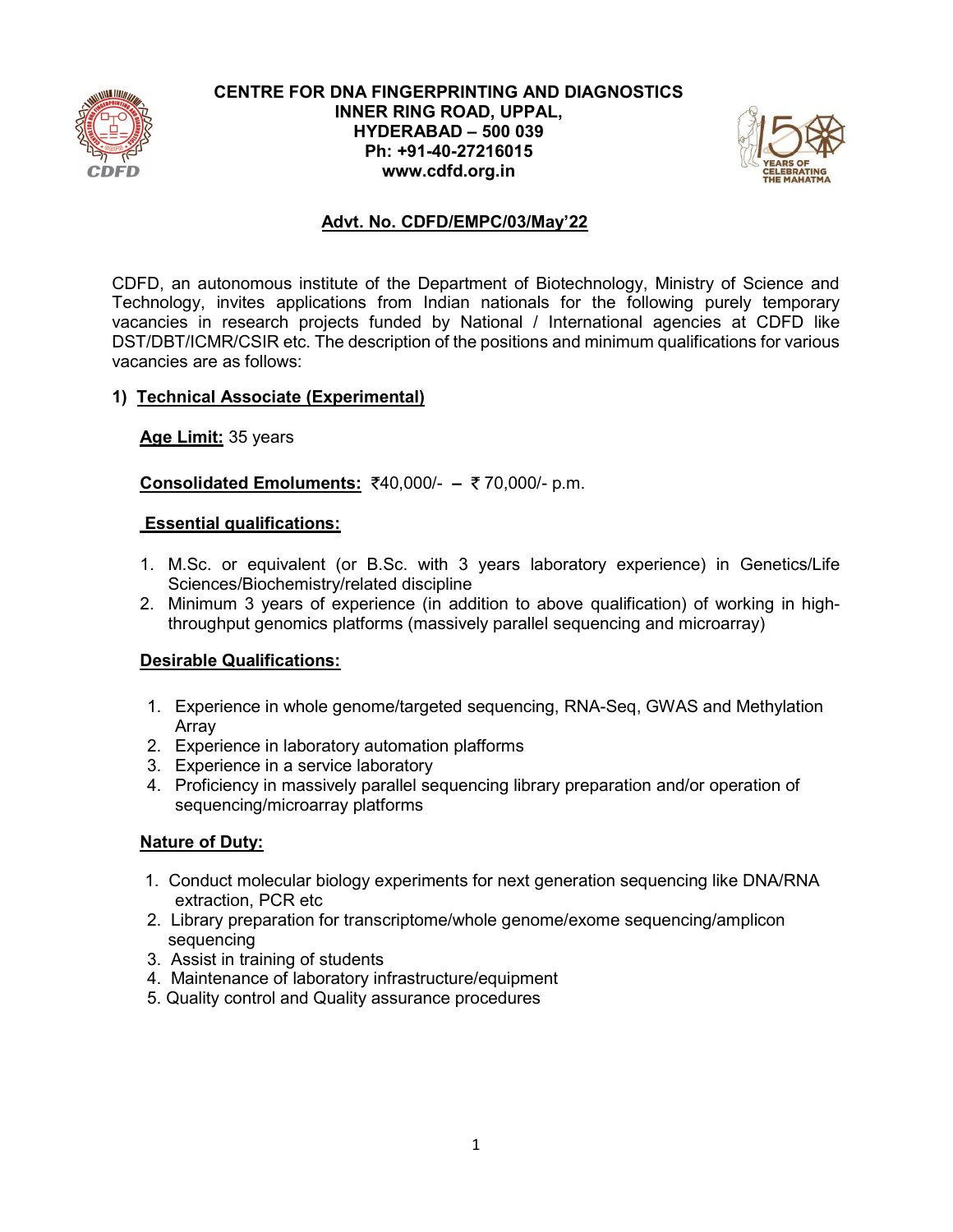# 2) Project Coordinator

Age Limit : 45 years

# Consolidated Emoluments : ₹50,000/- – ₹75,000/- p.m.

## Essential Qualifications:

- 1. Masters degree/M.Com
- 2. Minimum 3 years' management/finance/accounts experience in service industry

# Desirable Qualifications:

- 1. MBA from a reputed organization
- 2. Experience in life science/genomics services industry
- 3. Experience in project-planning, oversight of time execution and delivery of service to clients.
- 4. Experience in preparation of bills and handling financial queries of clients Experience in preparation

# **Nature of Duty:**

- 1. Project-planning, oversight of time execution and delivery of service to clients.
- 2. Preparation of bills and handling financial queries of clients
- 3. Preparation of Utilization Certificate of funds, Audit negotiations, responding to Audit queries.
- 4. Maintenance of accounts books and details of transactions

# 3) Computational Laboratory Manager

### Age Limit: 40 years

Consolidated Emoluments : ₹50,000/- - ₹75,000/- p.m.

### Essential Qualifications:

- 1. PhD in Statistics/Informatics/computational biology or related discipline
- 2. Minimum 3 years' post-PhD experience in computational analysis of massively parallel DNA sequencing data

### Desirable Qualifications:

- 1. Degree/diploma in business administration
- 2. Conversance with Quality Assurance and IT compliance measures
- 3. Proven track record of independent academic work and leadership
- 4. Two years' experience in management of a service laboratory

### **Nature of Duty:**

Will manage and coordinate data analysis operations, execute data analysis projects in time bound manner and implement Quality Assurance and IT compliance measures.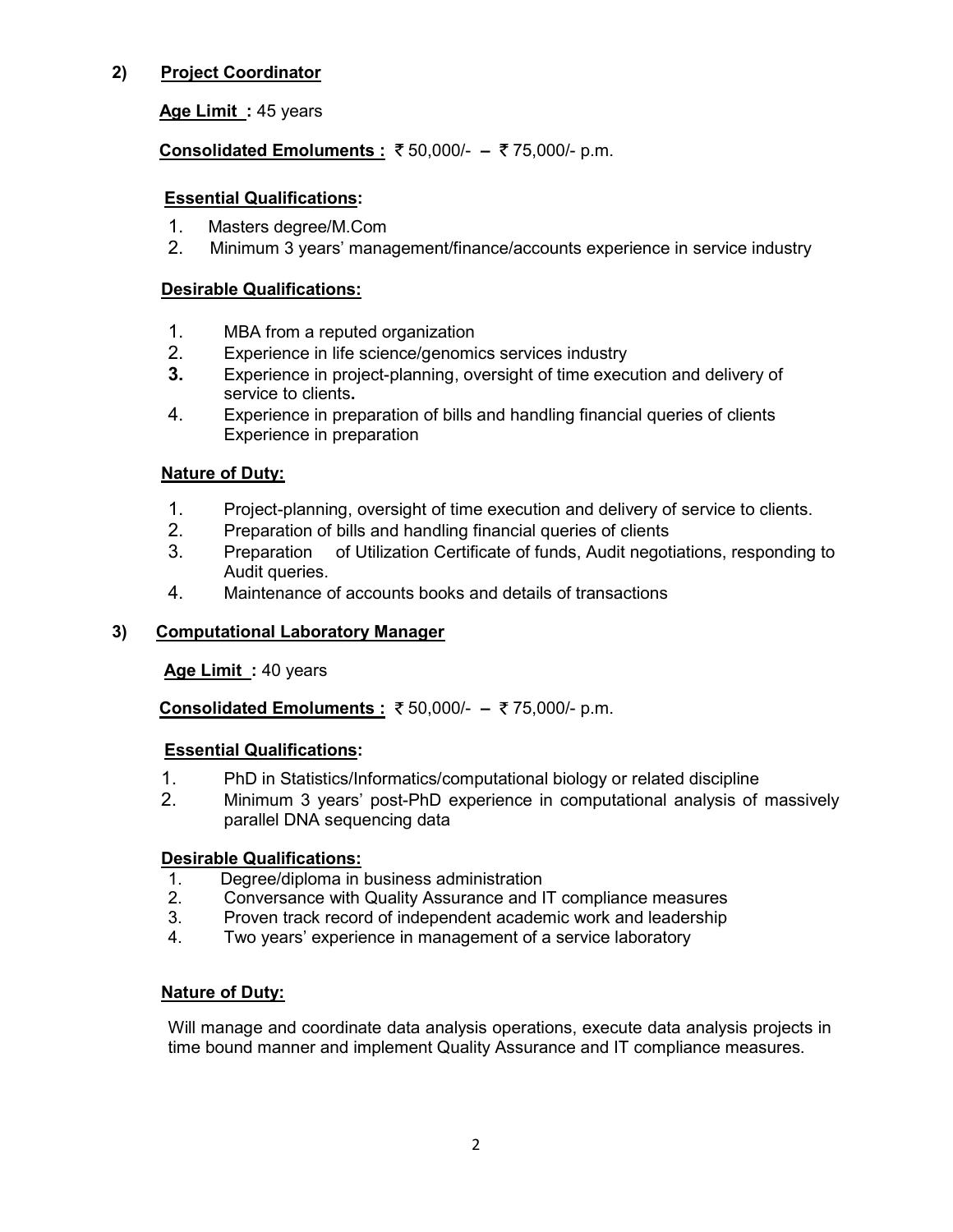# 4) Senior Project Associate

# Age Limit : 40 years

Emoluments : ₹42,000/-+24% HRA

# Essential Qualifications:

Master's Degree in Natural or Agricultural Sciences / MVSc or bachelor's degree in Engineering or Technology or Medicine from a recognized University or equivalent; and Four years' experience in Research and Development in Industrial and Academic Institutions or Science and Technology Organisations and Scientific activities and services

# OR

Doctoral Degree in Science / Engineering / Technology / Pharma / MD / MS from a recognized University or equivalent

# Desirable Qualifications:

Experience in cell culture/molecular biology techniques/next generation sequencing/microarray analysis

# Nature of Duty:

- 1. Conduct molecular biology experiments for next generation sequencing like DNA/RNA extraction, PCR etc
- 2. Analysis of next generation sequencing data
- 3. Sanger sequencing

Report writing and manuscript preparation

# 5) Project Scientist – III

Age Limit: 45 years

**Emoluments : ₹78,000/-+24% HRA** 

### Essential Qualifications:

- (i) Doctoral Degree in Science or Master's Degree in Engineering or Technology from a recognized University or equivalent; and
- (ii) Seven years' experience in Research and Development in Industrial and Academic Institutions or Science and Technology Organisations and Scientific activities and services

# Desirable Qualifications:

- 1. Experience in working on molecular biology techniques, cell cultures, next generation sequencing analysis etc
- 2. Experience of supervising staff/students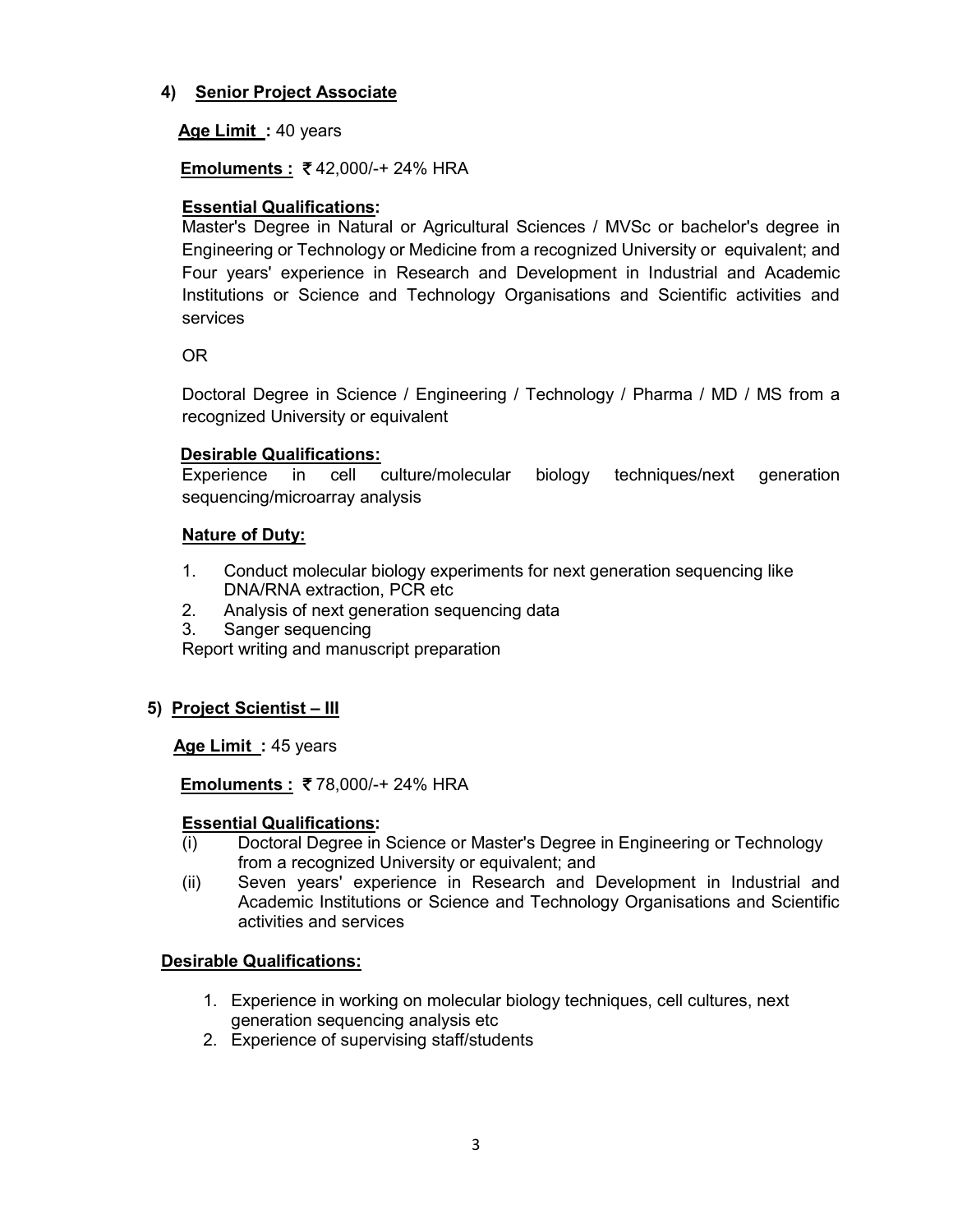# Nature of Duty:

- 1. Overall supervision of laboratory focused on Pediatric rare genetic disorders
- 2. Oversee recruitment of patients with rare diseases via co-ordination with collaborating centres
- 3. Supervise staff for undertaking cell biology and molecular biology experiments
- 4. Preparation of project report/Manuscript writing

# 6) Project Scientist – II

### Age Limit : 40 years

Emoluments : 67,000/-+ 24% HRA

### Essential Qualifications:

- (i) Doctoral Degree in Science or Master's Degree in Engineering or Technology from a recognized University or equivalent; and
- (ii) Three years' experience in Research and Development in Industrial and Academic Institutions or Science and Technology Organisations and Scientific activities and services

# Desirable Qualifications:

- 1. Experience in working with analysis of next generation sequencing / microarray data from whole exome/genome/transcriptome sequencing
- 2. Experience in development of pipelines for analysis of next generation sequencing analysis

- 1. Analysis of exome/genome sequencing data from pediatric rare genetic diseases
- 2. Preparation of reports for patients
- 3. Oversee development of pipelines for analysis of next generation sequencing analysis
- 4. Preparation of project report/Manuscript writing
- 5. Preparation of reports for patients
- 6. Oversee development of pipelines for analysis of next generation sequencing analysis
- 7. Preparation of project report/Manuscript writing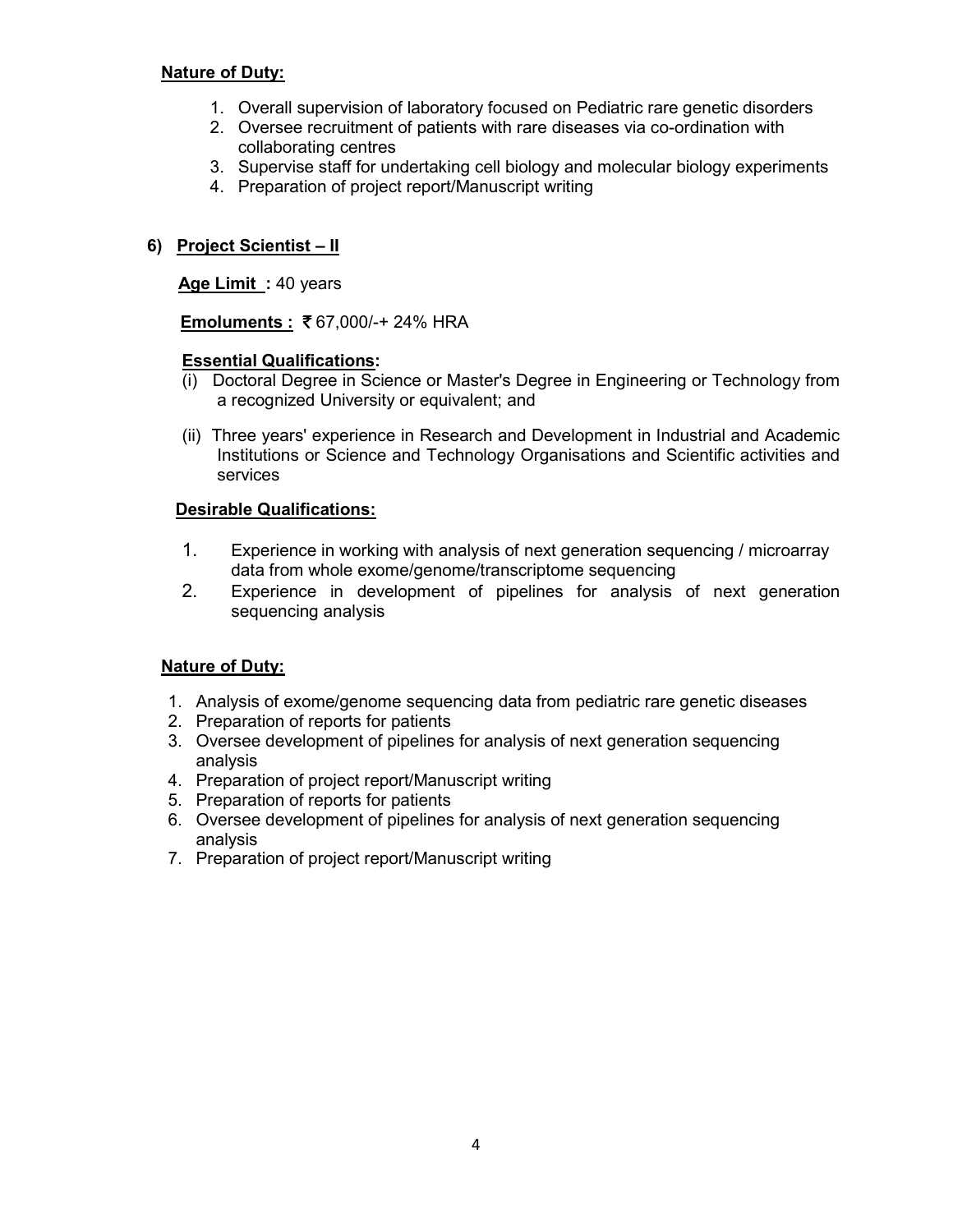7) Research Associate - I (Post No. 1)

Age Limit: 40 years

Emoluments : 47,000/-+ 24% HRA

# Essential Qualifications:

 PhD/MD/MS or equivalent degree OR 3 years experience of research after MVSc/MPharm/ME/MTech with atleast one research paper in Science Citation Indexed Journal

### Desirable Qualifications:

Experience in next generation sequencing / microarray analysis and report making as well as development of pipelines for same

### Nature of Duty:

- 1. Analysis of exome/genome sequencing data from pediatric rare genetic diseases
- 2. Preparation of reports for patients
- 3. Development of pipelines for analysis of next generation sequencing analysis
- 4. Preparation of project report/Manuscript writing
- 8) Research Associate I (Post No. 2)

### Age Limit : 40 years

Emoluments : ₹ 47,000/-+ 24% HRA

### Essential Qualifications:

 PhD/MD/MS or equivalent degree OR 3 years experience of research after MVSc/MPharm/ME/MTech with atleast one research paper in Science Citation Indexed Journal

### Desirable Qualifications:

Research experience in CRISPR-Cas9 mediated genome editing OR NGS based techniques like ChIP-seq, RNA-seq, WGS. Practical knowledge of NGS-data analysis will be a plus.

### Nature of Duty:

Generation of knock-in cell lines. Cell based assays on generated cell lines. Sample preparation for NGS analysis.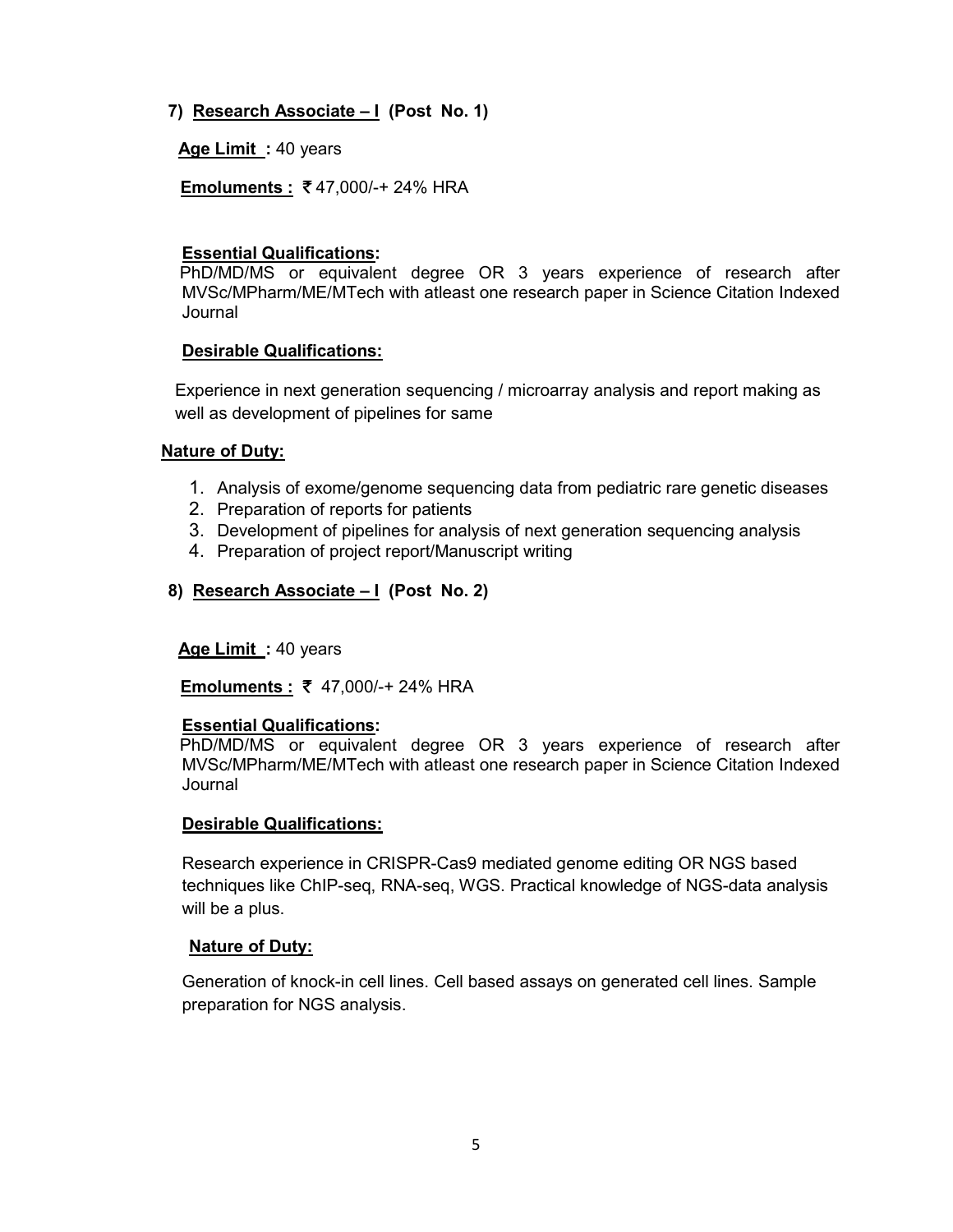# 9) Research Associate – I (Post No. 3)

Age Limit : 40 years

# Emoluments : ₹47,000/-+24% HRA

## Essential Qualifications:

Ph.D. in molecular biology, cell biology, biotechnology or relevant scientific discipline.

## Desirable Qualifications:

Preference will be given to candidates with research experience in protein production, protein pull-down and co-immunoprecipitation techniques. Practical knowledge of immunofluorescence analysis and confocal microscopy will be a plus.

### Nature of Duty:

Candidate will be responsible for driving a research-project based on preliminary results provided.

# 10) Research Associate – I (Post No. 4)

Age Limit: 40 years

Emoluments : 47,000/-+ 24% HRA

### Essential Qualifications:

 PhD/MD/MS or equivalent degree OR 3 years experience of research after MVSc/MPharm/ME/MTech with atleast one research paper in Science Citation Indexed Journal

### Desirable Qualifications:

Experience in protein biochemistry and mammalian cell biology and/or fruitfly genetics.

#### Nature of Duty:

The selected candidate will conduct collaborative research using fruitflies and mammalian cell lines as model systems to functionally characterize novel genes responsible for inherited single-gene disorders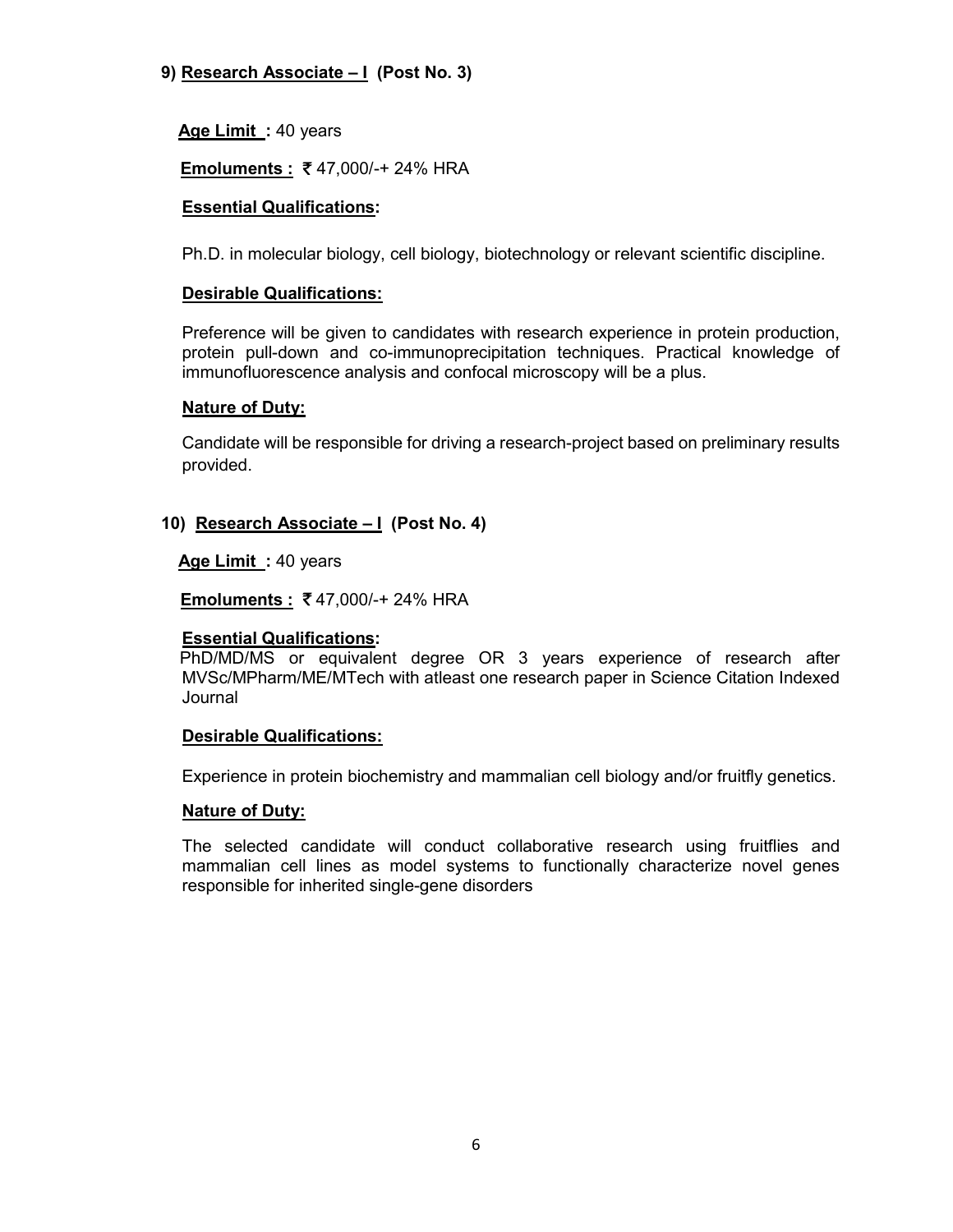# 11) Research Associate – I (Post No.5)

Age Limit : 40 years

Emoluments : 47000/-+ 24% HRA

Essential Qualifications: PhD/MD/MS or equivalent degree OR 3 years experience of research after MVSc/MPharm/ME/MTech with atleast one research paper in Science Citation Indexed Journal.

Desirable Qualifications: Preference will be given to candidates with research experience in protein biochemistry and mammalian cell biology. Experience in working with laboratory animals will be a plus.

### Nature of Duty:

The candidate will be engaged in studying the metabolism and physiology of polyphosphate in mammals, using cell lines and mice as model systems, as part of an Indo-German collaborative project.

### 12) Research Associate - I (Post No. 6)

Age Limit : 40 years

Emoluments :  $\overline{\xi}$  47000/- INR + HRA/pm

### Essential Qualifications:

Ph.D. in molecular biology, cell biology, biotechnology or relevant scientific discipline.

#### Desirable Qualifications:

Research experience in Chromatin immunoprecipitation (ChIP), ChIP-seq. Practical knowledge of NGS-data analysis will be a plus.

### 13) Project Associate – II (Post No. 1)

Age Limit: 35 years

**<u>Emoluments :</u>** (i) ₹ 35,000/- + HRA to Scholars who are selected through (a) National Eligibility Tests - CSIR-UGC NET including lectureship (Assistant Professorship) or GATE or (b) A selection process through National level examinations conducted by Central Government Departments and their Agencies and Institutions.

(ii)  $\overline{\tau}$  28,000/- + HRA for others who do not fall under (i) above.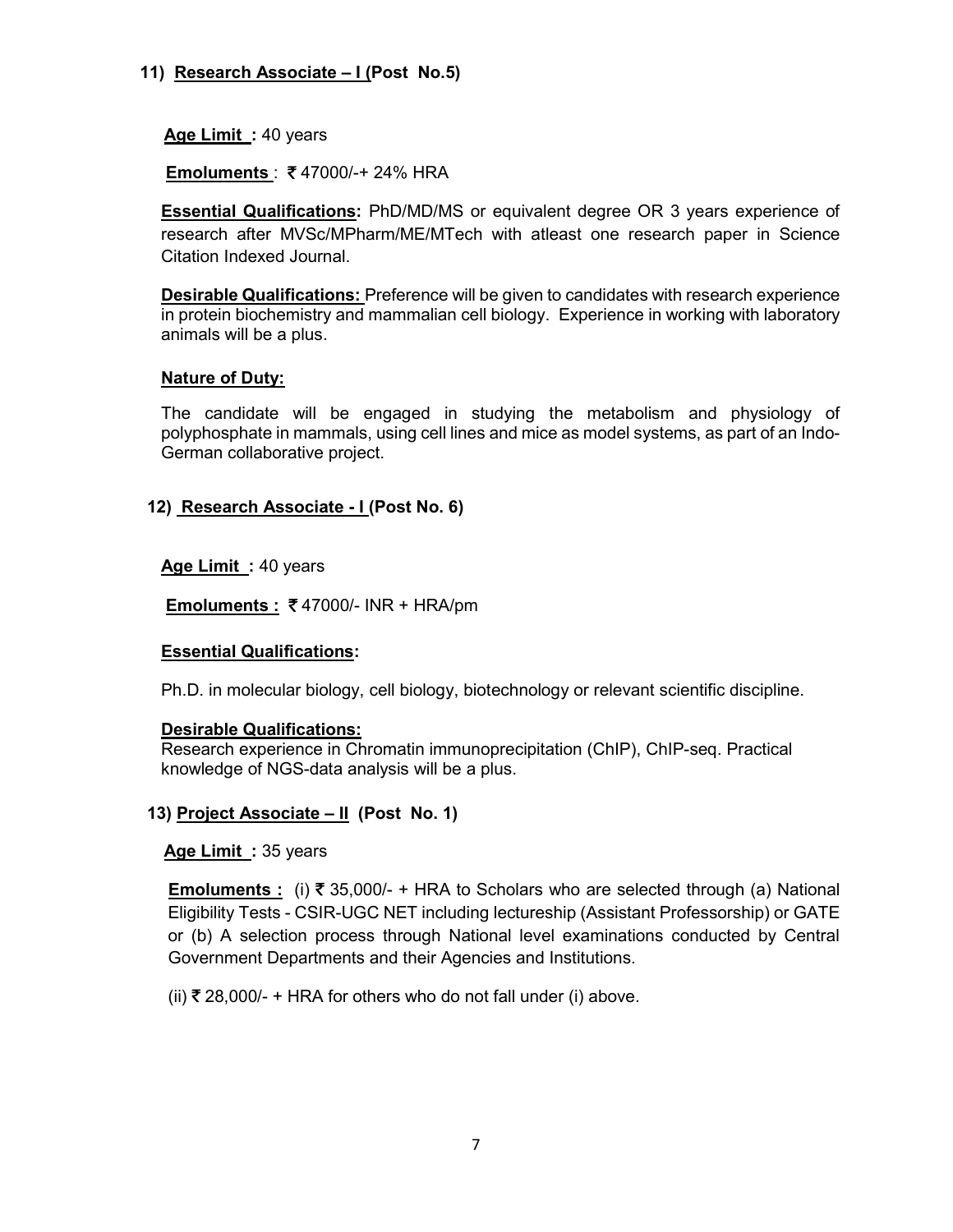# Essential Qualifications:

(i) Master's Degree in Natural or Agricultural Sciences / MVSc or bachelor's degree in Engineering or Technology or Medicine from a recognized University or equivalent;

and

(ii) 2 years' experience in Research and Development in Industrial and Academic Institutions or Science and Technology Organisations and Scientific activities and services

# Desirable Qualifications:

Experience in next generation sequencing/microarray analysis and report making as well as development of pipelines for same

# **Nature of Duty:**

1.Analysis of exome/genome sequencing data from pediatric rare genetic diseases

2.Preparation of reports for patients

- 3.Development of pipelines for analysis of next generation sequencing analysis
- 4.Preparation of project report/Manuscript writing

# (14) Project Associate – II (Post No. 2)

## Age Limit: 35 years

Emoluments : (i) ₹ 35,000/- + HRA to Scholars who are selected through (a) National Eligibility Tests - CSIR-UGC NET including lectureship (Assistant Professorship) or GATE or (b) A selection process through National level examinations conducted by Central Government Departments and their Agencies and Institutions.

(ii)  $\overline{\zeta}$  28,000/- + HRA for others who do not fall under (i) above.

### Essential Qualifications:

(i) Master's Degree in Natural or Agricultural Sciences / MVSc or bachelor's degree in Engineering or Technology or Medicine from a recognized University or equivalent;

and

(ii) 2 years' experience in Research and Development in Industrial and Academic Institutions or Science and Technology Organisations and Scientific activities and services

### Desirable Qualifications:

Experience in molecular biology, plasmid cloning, PCR, gel electrophoresis. Experience in working with laboratory animals will be a plus.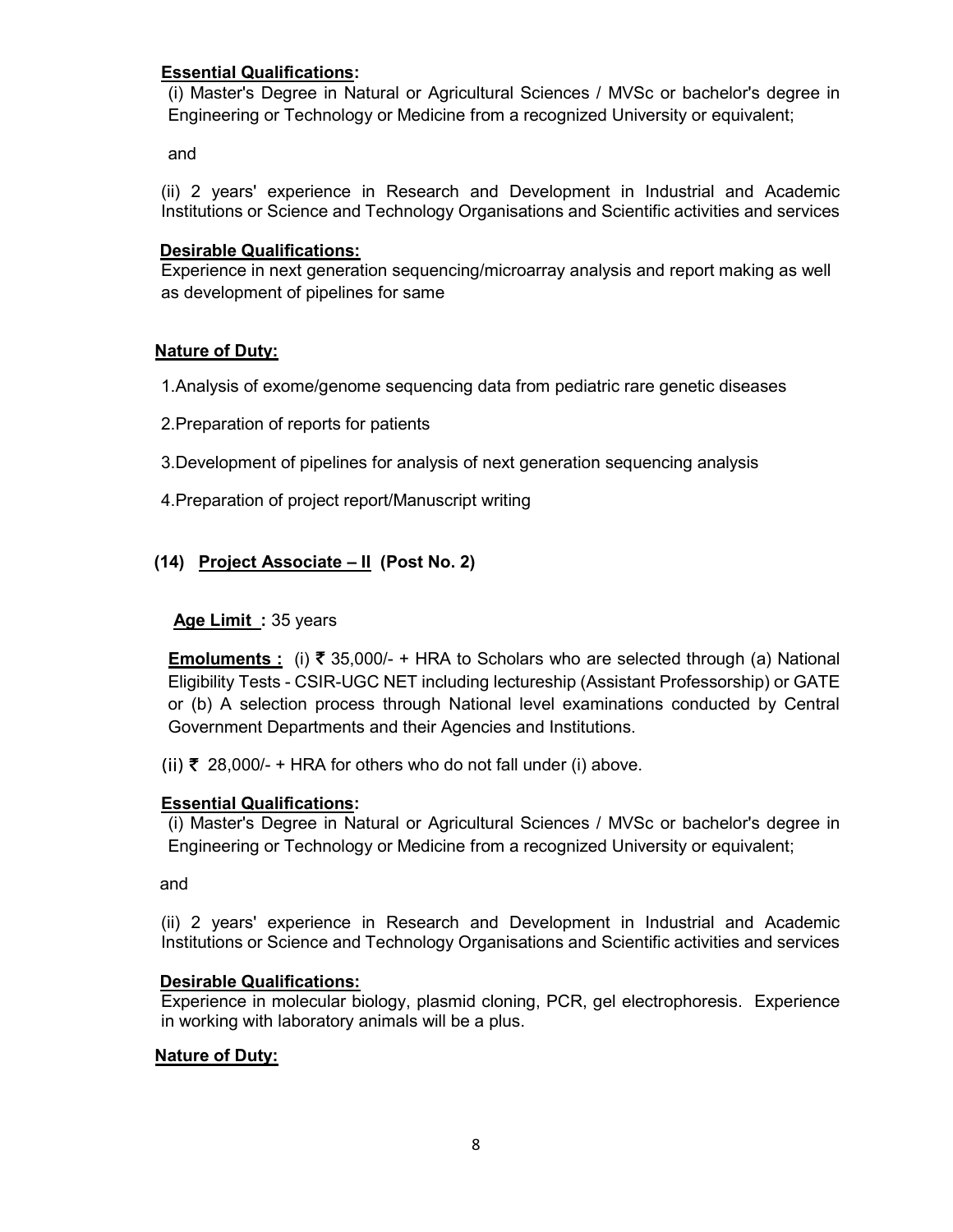The selected candidate will be trained in methods to generate CRISPR knockout mice, and will be responsible for generating knockout mouse strains for multiple projects

# (15) Project Associate  $-1$  (Post No. 1)

Age Limit: 35 years

**Emoluments** : (i)  $\bar{\xi}$  31,000/- + HRA to Scholars who are selected through (a) National Eligibility Tests - CSIR-UGC NET including lectureship (Assistant Professorship) or GATE or (b) A selection process through National level examinations conducted by Central Government Departments and their Agencies and Institutions.

(ii)  $\overline{\xi}$  25,000/- + HRA for others who do not fall under (i) above.

### Essential Qualifications:

Master's Degree in Natural or Agricultural Sciences / MVSc or bachelor's degree in Engineering or Technology or Medicine from a recognized University or equivalent

#### Desirable Qualifications:

Experience in molecular biology, biochemistry, and/or cell biology and genetics (preferably Drosophila genetics)

#### **Nature of Duty:**

Drosophila genetics, immunohisto cytochemistry, generation of CRISPR knockouts for Drosophila genes, generation of plasmid constructs, protein expression and purification, and routine biochemical experiments.

### 16) Project Associate – I (Post No. 2)

#### Age Limit: 35 years

**<u>Emoluments :</u>** (i) ₹ 31,000/- + HRA to Scholars who are selected through (a) National Eligibility Tests - CSIR-UGC NET including lectureship (Assistant Professorship) or GATE or (b) A selection process through National level examinations conducted by Central Government Departments and their Agencies and Institutions.

(ii)  $\overline{\tau}$  25,000/- + HRA for others who do not fall under (i) above.

### Essential Qualifications: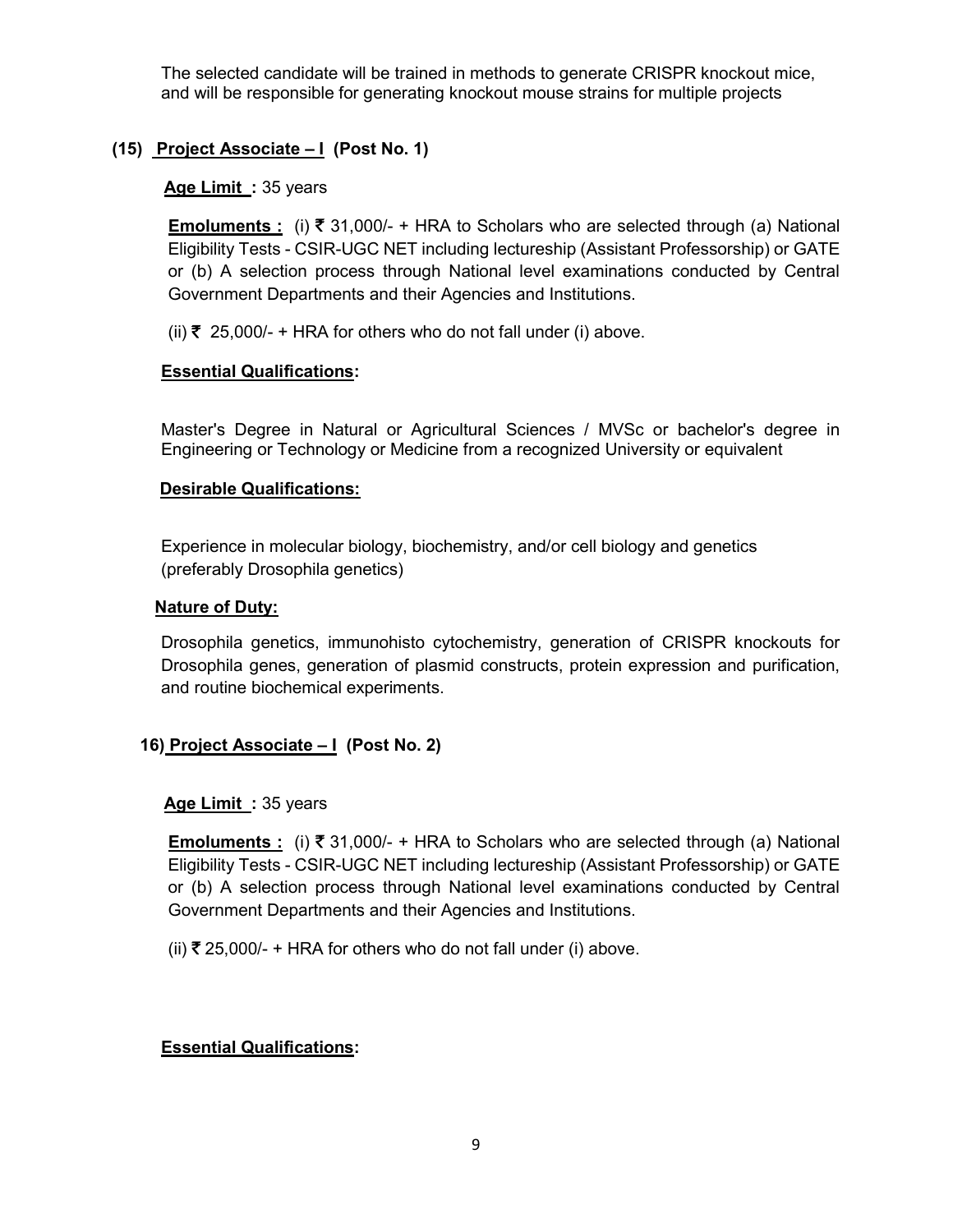Master's Degree in Natural or Agricultural Sciences / MVSc or bachelor's degree in Engineering or Technology or Medicine from a recognized University or equivalent

#### Desirable Qualifications:

Capability of using Linux based platform for NGS data analysis arising out of ChIP-Seq and RNA-seq experiments. Experience with computational/bioinformatics tools used for NGS analysis, proficiency with using Linux and BASH or other similar shell, comfortable in developing code in Python and/or R for data analysis and visualization

#### **Nature of Duty:**

NGS data analysis and visualization of data arising out of ChIP-Seq and RNA-seq experiments done in Drosophila.

### 17) Project Associate – I (Post No. 3)

### Age Limit: 35 years

Emoluments : (i) ₹ 31,000/- + HRA to Scholars who are selected through (a) National Eligibility Tests - CSIR-UGC NET including lectureship (Assistant Professorship) or GATE or (b) A selection process through National level examinations conducted by Central Government Departments and their Agencies and Institutions.

(ii)  $\overline{\xi}$  25,000/- + HRA for others who do not fall under (i) above.

#### Essential Qualifications:

Master's Degree in Natural or Agricultural Sciences / MVSc or bachelor's degree in Engineering or Technology or Medicine from a recognized University or equivalent

#### Desirable Qualifications:

Experience in molecular biology, biochemistry, and/or cell biology

#### Nature of Duty:

Generation of plasmid constructs, protein expression and purification, cell culture, generation of CRISPR knockout cell lines.

### 18) Project Associate – I (Post No. 4)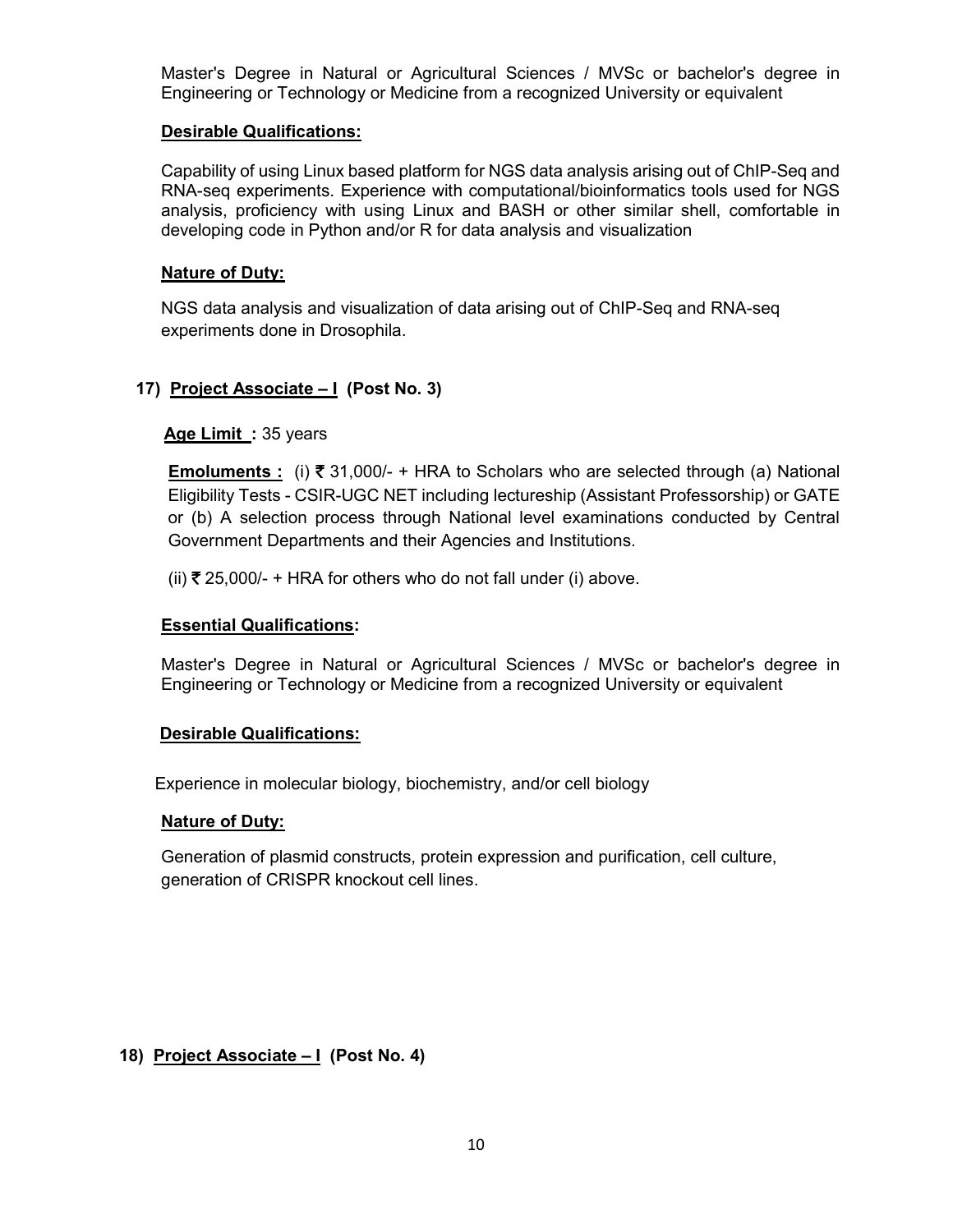### Age Limit: 35 years

**Emoluments :** (i)  $\bar{\tau}$  31,000/- + HRA to Scholars who are selected through (a) National Eligibility Tests - CSIR-UGC NET including lectureship (Assistant Professorship) or GATE or (b) A selection process through National level examinations conducted by Central Government Departments and their Agencies and Institutions.

(ii)  $\overline{\xi}$  25,000/- + HRA for others who do not fall under (i) above.

#### Essential Qualifications:

Master's Degree in Natural or Agricultural Sciences / MVSc or bachelor's degree in Engineering or Technology or Medicine from a recognized University or equivalent

#### Desirable Qualifications:

Experience in molecular biology, biochemistry, and/or cell biology

#### Nature of Duty:

Generation of plasmid constructs, protein expression and purification, enzyme assays, cell culture, generation of CRISPR knockout cell lines.

# 19) Project Associate – I (Post No. 5)

### Age Limit: 35 years

Emoluments : (i) ₹ 31,000/- + HRA to Scholars who are selected through (a) National Eligibility Tests - CSIR-UGC NET including lectureship (Assistant Professorship) or GATE or (b) A selection process through National level examinations conducted by Central Government Departments and their Agencies and Institutions.

(ii) ₹ 25,000/- + HRA for others who do not fall under (i) above.

### Essential Qualifications:

Master's Degree in Natural or Agricultural Sciences / MVSc or bachelor's degree in Engineering or Technology or Medicine from a recognized University or equivalent

#### Desirable Qualifications:

Experience in molecular biology, biochemistry, and/or cell biology and genetics (preferably Drosophila genetics)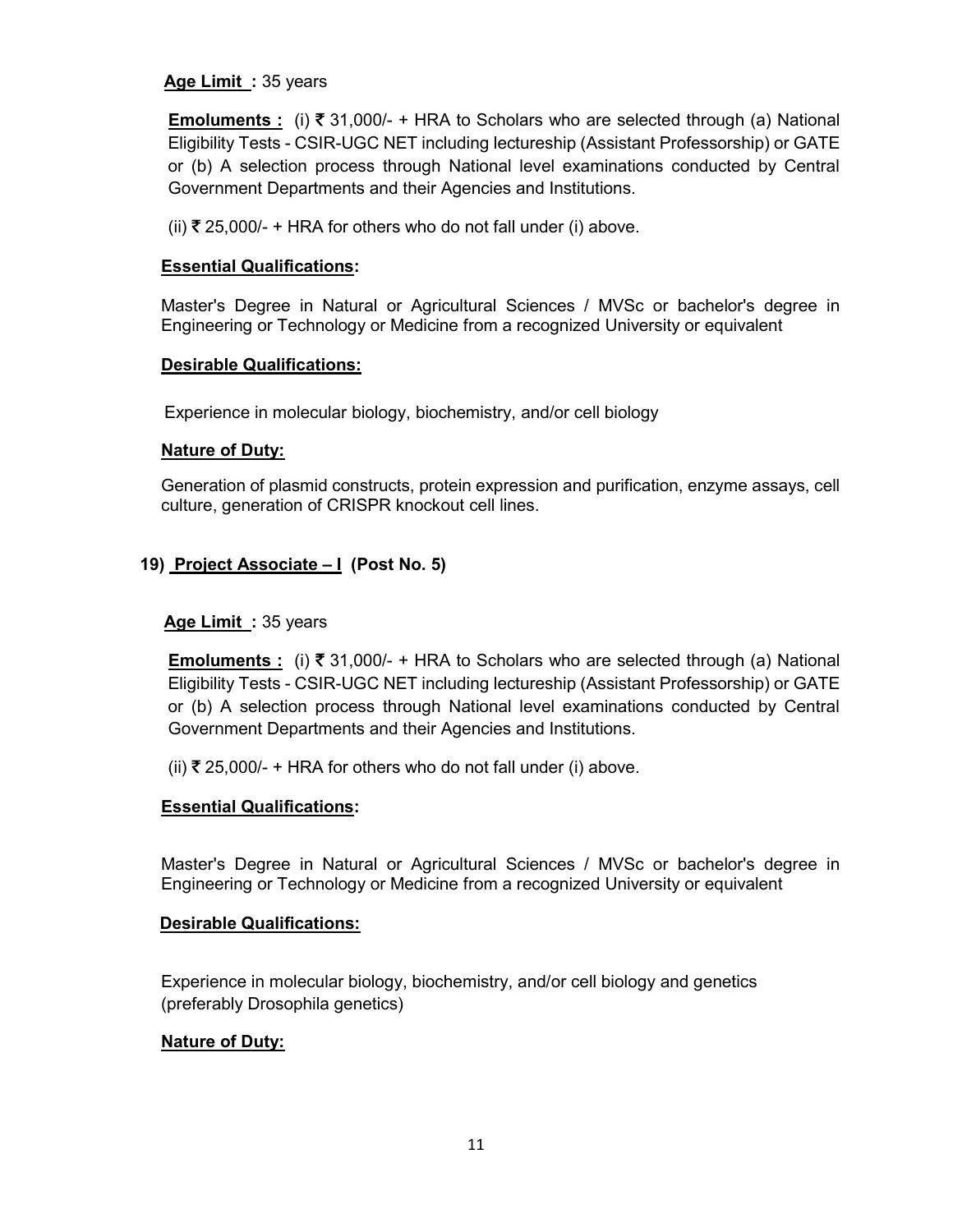Drosophila genetics, immunohisto cytochemistry, cell biology in Drosophila, generation of CRISPR knockouts for Drosophila genes, generation of plasmid constructs, protein expression and purification, and routine biochemical experiments.

# 20) Project Associate - I (Post No. 6)

# Age Limit: 35 years

Emoluments : (i)  $\bar{\tau}$  31,000 + HRA/pm for candidates selected through

- CSIR-UGC NET including lecturership and GATE
- Selection process through National Level Examinations conducted by Central Government Departments and their Agencies and Institutions such as DST, DBT, ICMR etc. OR
- (ii)  $\overline{\xi}$  25,000 +HRA/pm for candidates without NET or GATE.

### Essential Qualifications:

Master's degree in biochemistry, biotechnology, bioinformatics or relevant scientific discipline Or Bachelor's degree in Technology.

#### Desirable Qualifications:

Research experience with computational/bioinformatics tools used for NGS analysis (RNA-seq, ChIP-seq), proficiency with using Linux or other similar shell, comfortable in developing code in Python and/or R for data analysis and visualization.

### 21) Project Associate – I (Post No. 7)

#### Age Limit : 35 years

**Emoluments** : (i)  $\overline{x}$  31,000/- + HRA to Scholars who are selected through (a) National Eligibility Tests - CSIR-UGC NET including lectureship (Assistant Professorship) or GATE or (b) A selection process through National level examinations conducted by Central Government Departments and their Agencies and Institutions.

(ii)  $\overline{\xi}$  25,000/- + HRA for others who do not fall under (i) above.

### Essential Qualifications: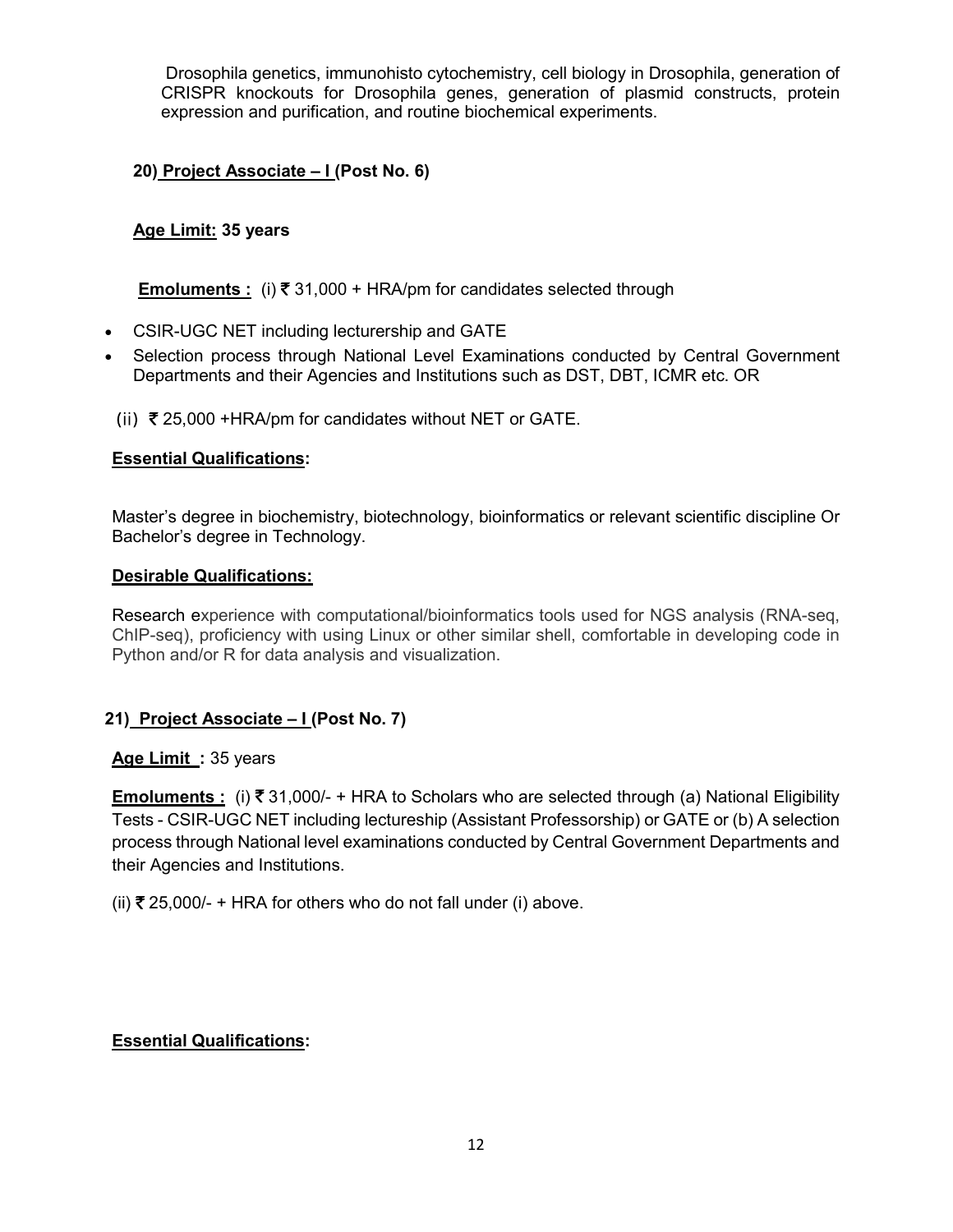Master's Degree in Natural or Agricultural Sciences / MVSc or bachelor's degree in Engineering or Technology or Medicine from a recognized University or equivalent

### Desirable Qualifications:

Experience in Molecular Biology, protein purification, structural modelling or NGS analysis

### 22) Computer Programmer Grade A

#### Age Limit : 35 years

**Emoluments**: (i)  $\bar{x}$  31,000/- + HRA to Scholars who are selected through (a) National Eligibility Tests - CSIR-UGC NET including lectureship (Assistant Professorship) or GATE or (b) A selection process through National level examinations conducted by Central Government Departments and their Agencies and Institutions.

(ii)  $\overline{\xi}$  25,000/- + HRA for others who do not fall under (i) above.

#### Essential Qualifications:

Master's Degree in Computer Application (MCA) or bachelor's degree in Computer Engineering or Technology (BE/B Tech) from a recognized University or equivalent

#### Desirable Qualifications:

- 1. Should have good working knowledge of linux platforms; shell programming
- 2. Should be familiar with GitHub

3. Should have knowledge of RDBMS such MySQL, PostgressSQL; SQL programming; ViennaSQL

- 4. Should have knowledge of OOPs using C++, JAVA, Python, R
- 5. Should have knowledge of HTML, CSS3, Javascript, JDBC or ODBC connectivity for web enabling database.
- 6. Should be willing to learn Computational Biology and Molecular Dynamics Simulations
- 7. Should have experience as Data Analyst
- 8. Capability as trainer will be of added advantage.
- 9. Familiarity with Data handling and Tableau platform will be of added advantage.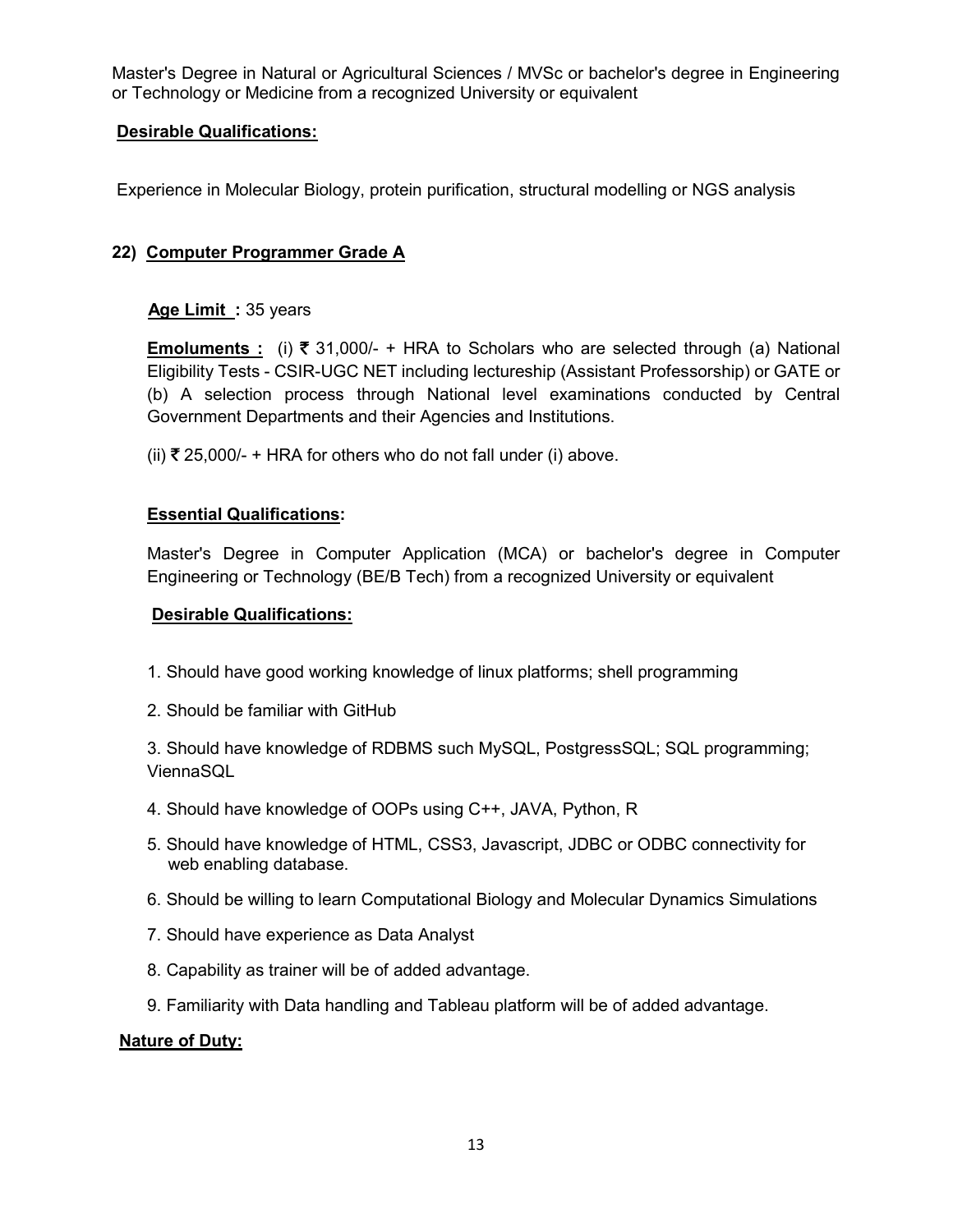- 1. Development and maintenance of database of variants identified in rare diseases patients
- 2. Development and maintenance of website for the program
- 3. Computational biology based analysis like Molecular Dynamics Simulations
- 4. Training of students

# 23) Laboratory Assistant (Post No. 1)

Age Limit: 50 years

Emoluments : ₹ 20,000/- + 24% HRA

# Essential Qualifications:

B.Sc./ 3 years Diploma in Engineering & Technology

# Desirable Qualifications:

Experience in routine laboratory maintenance, preparation of reagents, microbial culture. Experience in working with laboratory animals will be a plus

# **Nature of Duty:**

The selected candidate will be trained in methods to generate CRISPR knockout mice, and will be responsible for generating knockout mouse strains for multiple projects.

# 24) Laboratory Technician (Post No.2)

Age Limit: 50 years

Emoluments : ₹ 25,000/- (Consolidated)

### Essential Qualifications:

DMLT or Science graduate with 2 years experience in laboratory work

### Desirable Qualifications:

Experience of working in a clinical laboratory

### Nature of Duty:

Analysis of samples for beta thalassemia and newborn screening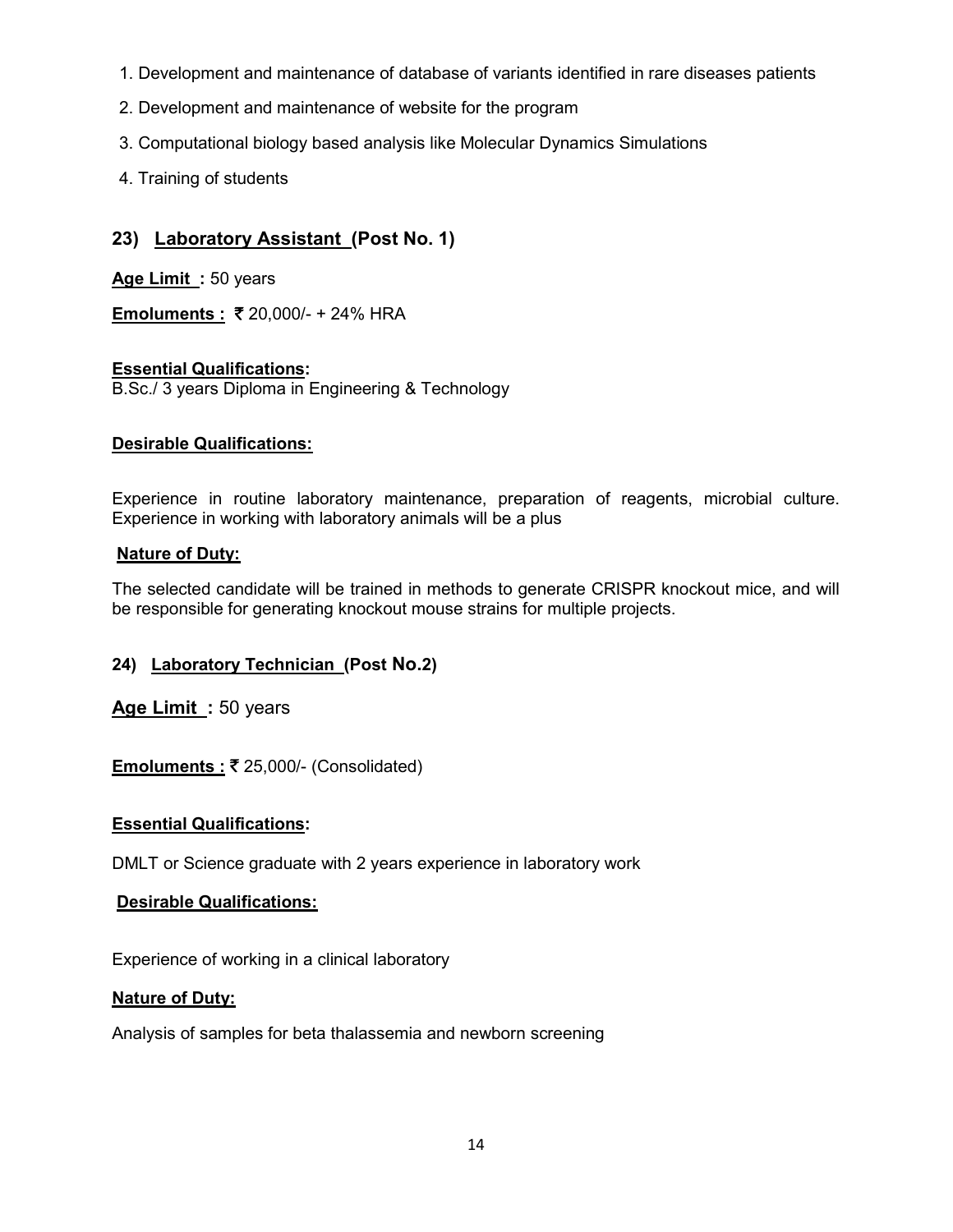# 25) Project - Junior Research Fellow

Age Limit: 35 years

Emoluments: (i)  $\overline{\xi}$  31000 + HRA per month for NET (ii)  $₹ 25000 + HRA$  for non-NET

# Essential Qualifications:

Good academic record with first class master's degree in any branch of Life Science.

# Desirable Qualifications:

Proficiency in one or more of the following: Experience in molecular biology techniques, microbiology, biochemical techniques and imaging.

# 26) Project - Senior Research Fellow

Age Limit: 35 years

Emoluments : ₹35,000 + HRA

### Essential Qualifications:

Post Graduate Degree in Basic Science OR Graduate / Post Graduate Degree in Professional Course with two years of research experience.

### Desirable Qualifications:

- (i) Qualified National Eligibility Tests CSIR-UGC NET including lectureship (Assistant Professorship) or GATE. OR
- (ii) Qualified National level examinations conducted by Central Government Departments and their Agencies and Institutions.
- (iii) Experience in Tissue culture, animal studies, cell signalling, Mass spectro photo metric analysis, NGS, real time PCR, Cell Biology work, Transcriptomics and genomics with atleast 02 research publications in International Journals.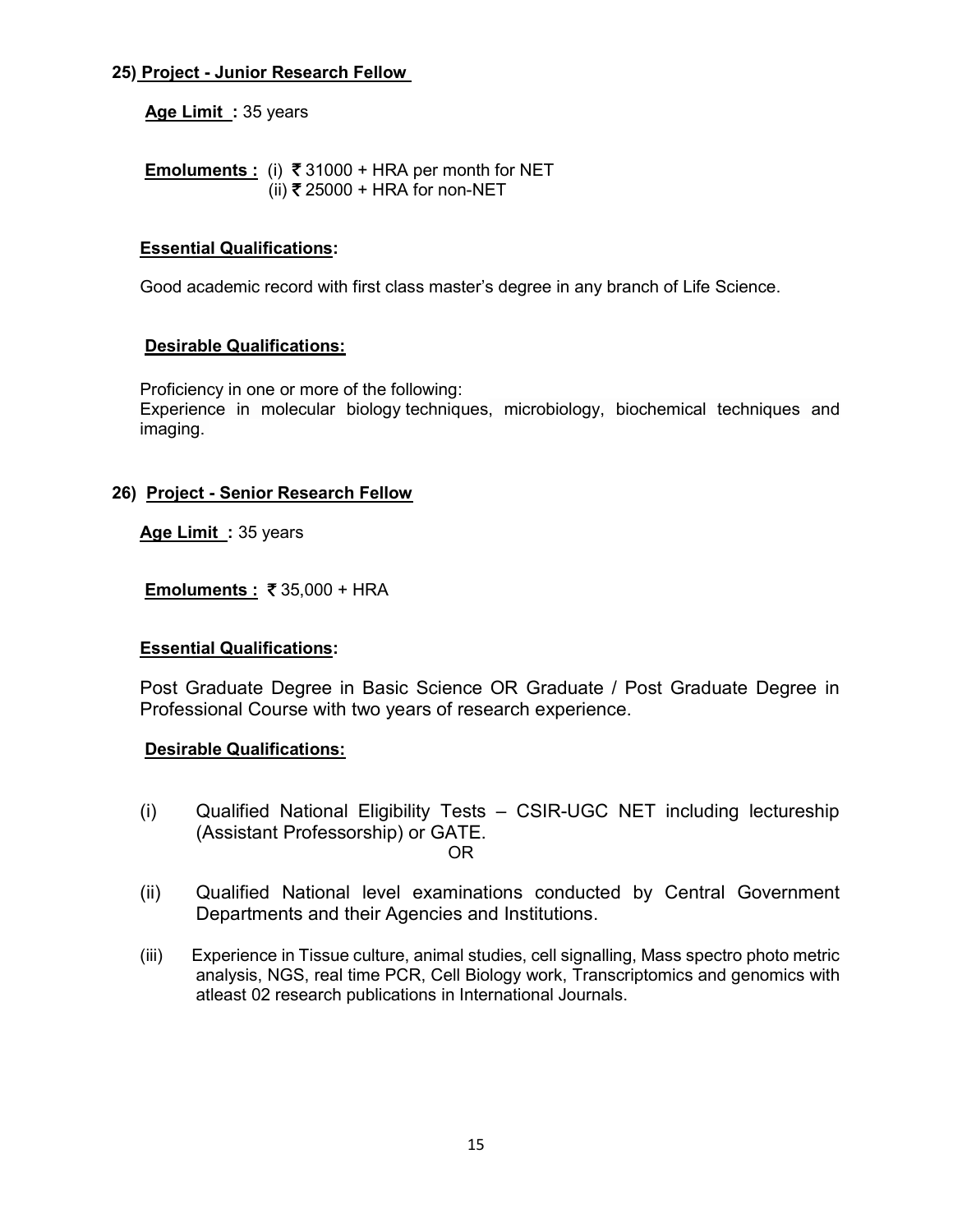## GENERAL TERMS AND CONDITIONS

- 1. The vacancies against the positions shall be filled based on the vacancies available at the time of selection. If more vacancies with identical job requirements become available within one year after the selection, these can also be filled from among the candidates who are empaneled for the above positions.
- 2. Candidates are encouraged to apply for multiple positions. Depending on the qualifications, experience and recommendations of the Selection Committee, the candidates may be selected for more than one position.
- 3. Depending on the qualifications, experience and recommendations of the Selection Committee, the selected candidates may be placed in a scale and designation lower than the grade advertised/applied against.
- 4. Candidates selected against the positions will be expected to carry out research in the areas of Biochemistry, Cell Biology, Computational and Structural Biology, Genetics, Immunology, Microbiology or Molecular Biology.
- 5. Emoluments of the candidates selected against the positions may vary depending upon the qualifications, experience, recommendations of the Selection Committee or emoluments sanctioned by the funding agency in the project.
- 6. Selection against the positions will not make the candidates with Master's Degree, eligible to register for the Ph.D. degree.
- 7. All these positions are purely temporary and are initially for a period of six months or one year. These positions could be extended/terminated depending on the continuation of the project(s).
- 8. Reservation for SC/ST/OBC/Physically Handicapped/Ex-service person/ EWS applicants will be as per Govt. of India rules.
- 9. Relaxation of age for SC/ST/OBC/Physically Handicapped/Ex-service person/ Women applicants will be as per Govt. of India rules.
- 10. Mere fulfilling the minimum qualifications will not entitle the candidate for being called for interview. The applications will be screened by a committee based on research experience and requirement of each project. The candidates found suitable will be shortlisted and interviewed through Video Conference. The decision of the Director, CDFD will be final in this respect and no correspondence will be entertained in this regard.
- 11. Any of the selected individuals may from time to time be assigned to perform any other duties commensurate with their qualifications, by the Director, CDFD.